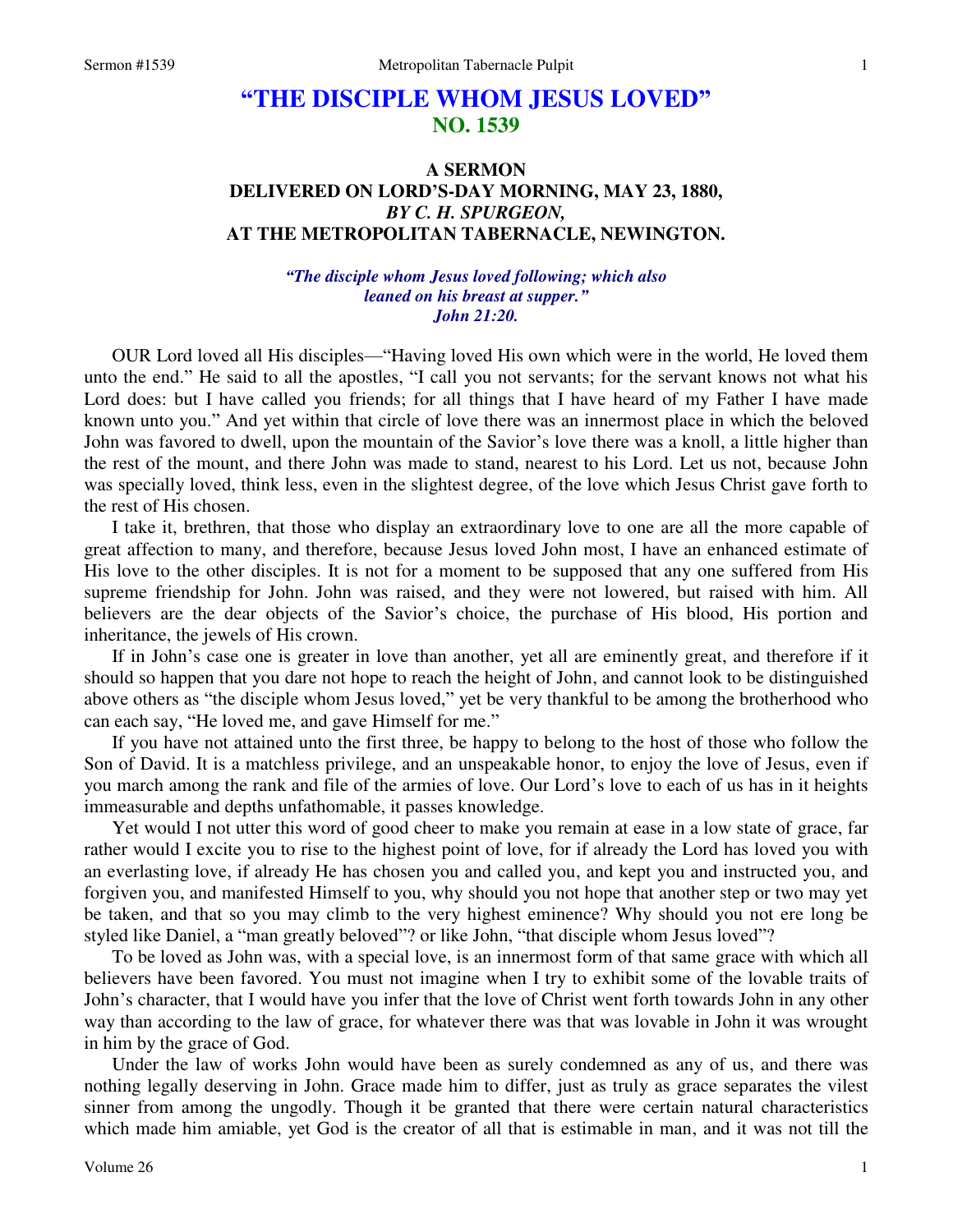natural had been by grace transformed and transfigured into the spiritual that these things became the subject of the complacency of Christ Jesus.

 Brethren, we do not speak of John today as if he were loved because of his works or stood higher in the heart of Christ on the ground of personal merit, whereof he might glory. He, like all the rest of his brethren, was loved of Jesus because Jesus is all love, and chose to set His heart upon him. Our Lord exercised a sovereignty of love, and chose John for His own name's sake, and yet at the same time there was created in John much that was a fit object for the love of Christ. The love of Jesus was shed abroad in John's heart, and thus John himself was made fragrant with delightful odors. It was all of grace, the supposition of anything else is out of place. I look upon this special form of our Lord's love as one of those "best gifts" which we are bidden earnestly to covet—but a gift most emphatically, and not a wage or a purchasable commodity.

 Love is not bought. It never talks of price or claim. Its atmosphere is free favor. "If a man would give all the substance of his house for love, it would be utterly contemned." The supremest love is to be sought for, then, after the analogy of grace, as gracious men seek greater grace, and not as legalists chaffer and bargain for reward and desert. If ever we reach the upper chambers of love's palace love herself must lead us up the stairs, yea, and be to our willing feet the staircase itself. O for the help of the Holy Spirit while we speak upon such a theme.

**I.** And now, to come nearer to the text, first, dear friends, LET US CONSIDER THE NAME ITSELF—"The disciple whom Jesus loved."

 Our first observation upon it is—*it is a name which John gives to himself.* I think he repeats it five times. No other writer calls John "the disciple whom Jesus loved," John has thus surnamed himself, and all the early writers recognize him under that title. Do not suspect him, however, of egotism. It is one of the instances in which egotism is quite out of the question. Naturally, you and I would be rather slow to take such a title, even if we felt it belonged to us, because we should be jealous for our repute and be afraid of being thought presumptuous, but with a sweet *naiveté* which makes him quite forget himself, John took the name which he knew most accurately described him, whether others caviled at it or no.

 So far from there being any pride in it, it just shows the simplicity of his spirit, the openness, the transparency of his character, and his complete self-forgetfulness. Knowing it to be the truth he does not hesitate to say it, he was sure that Jesus loved him better than others, and though he wondered at it more than anyone else did, yet he so rejoiced in the fact that he could not help publishing it whatever the consequences to himself might be.

 Often there is a deal more pride in not witnessing to what God has done for us than in speaking of it. Everything depends upon the spirit which moves us. I have heard a brother with the deepest humility speak with full assurance of the divine love, and while some have thought that he was presumptuous, I have felt within myself that his positive testimony was perfectly consistent with the deepest humility, and that it was his simple modesty which made the man so utterly forget himself as to run the risk of being thought forward and egotistical. He was thinking of how he should glorify God, and the appearance of glorifying himself did not alarm him, for he had forgotten himself in his Master. I wish we could bear to be laughed at as proud for our Lord's sake. We shall never have John's name till like John we dare wear it without a blush.

*It is a name in which John hides himself*. He is very chary of mentioning John. He speaks of "another disciple," and "that other disciple," and then of "that disciple whom Jesus loved." These are the names by which he would travel through his own Gospel "incognito." We find him out, however, for the disguise is too thin, but still he intends to conceal himself behind his Savior, he wears his Master's love as a veil, though it turns out to be a veil of light.

 He might have called himself if he had chosen, "that disciple who beheld visions of God," but he prefers to speak of love rather than of prophecy. In the early church we find writings concerning him, in which he is named, "that disciple who leaned on Jesus' bosom," and this he mentions in our text. He might have been called "that disciple who wrote one of the gospels," or "that disciple who knew more of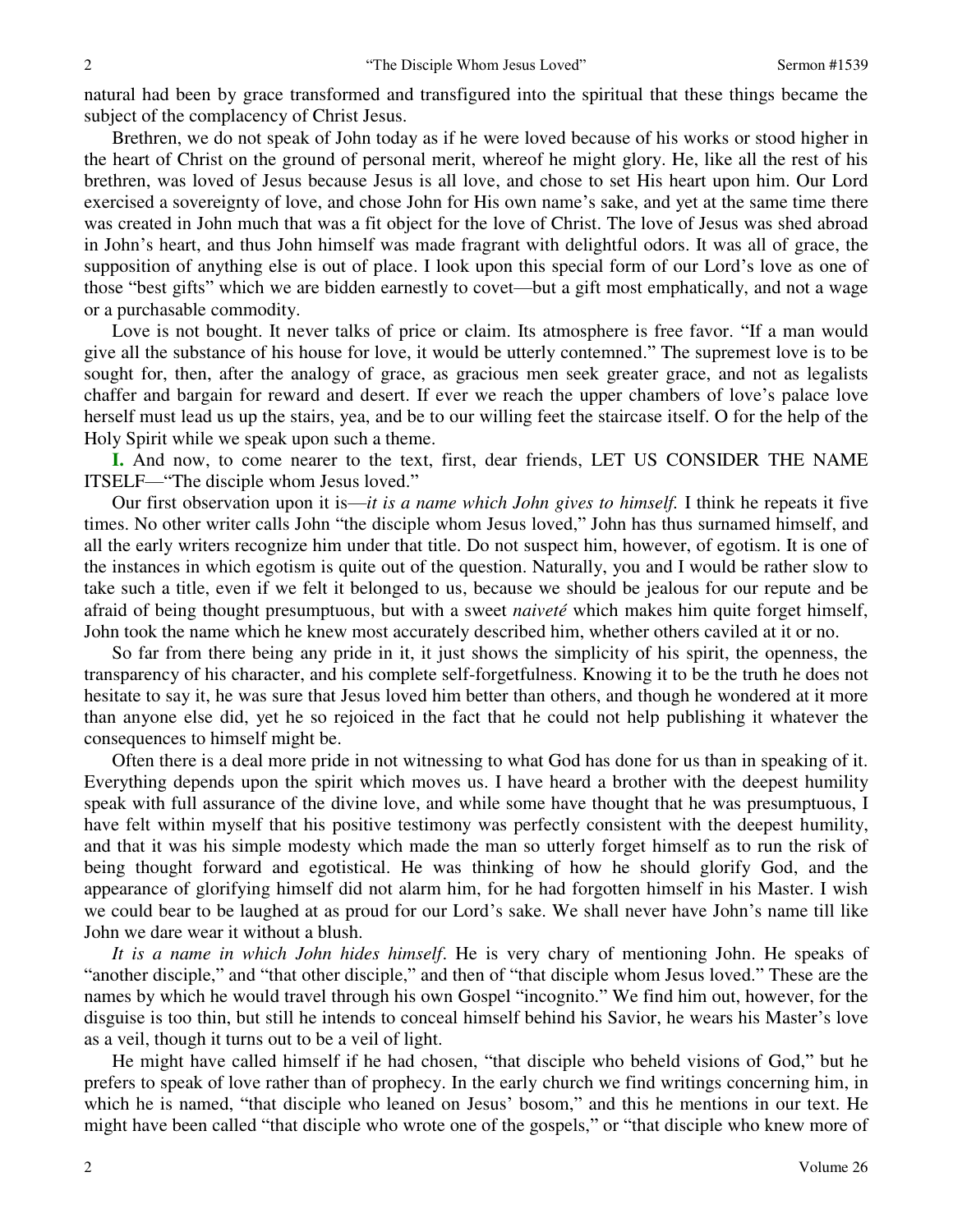the very heart of Christ than any other," but he gives the preference to love. He is not that disciple who did anything, but who received love from Jesus, and he is not that disciple who loved Jesus, but "whom Jesus loved." John is the man in the silver mask, but we know the man and his communications, and we hear him say, "We have known and believed the love that God has to us. God is love, and he that dwells in love dwells in God and God in Him."

 The name before us is *a name in which John felt himself most at home*. No other title would so well describe him. His own name, "John," means the "gift of God," and he was a precious gift from God the Father to His suffering Son, and a great comfort to the Savior during the years of His abode among men. Jesus doubtless counted him to be His Jonathan, His John, His God gift, and He treasured him as such, but John does not so much think of his being of any service to his Lord, as of that which His Lord had been to him. He calls himself "that disciple whom Jesus loved," because he recognized the delightful obligation which springs out of great love, and wished ever to be under its royal influence. He looked on Jesus' love as the source and root of everything about himself which was gracious and commendable.

 If he had any courage, if he had any faithfulness, if he had any depth of knowledge, it was because Jesus had loved these things into him. All the sweet flowers which bloomed in the garden of his heart were planted there by the hand of Christ's love, so when he called himself "that disciple whom Jesus loved," he felt that he had gone to the root and bottom of the matter, and explained the main reason of his being what he was.

 This endearing name was very precious to him because it evoked the sunniest memories of all his life. Those short years in which he had been with Jesus must have been looked upon by him in his old age with great transport, as the crown and glory of his earthly existence. I do not wonder that he saw Christ again in Patmos, after having seen Him once in Palestine as he did see Him, for such sights are very apt to repeat themselves. Such sights, I say, for John's view of his Lord was no ordinary one.

 There is at times an echo to sights as well as to sounds, and he who saw the Lord with John's eagle eye, with his deep-seated inner eye, was the likeliest man in all the world to see Him over again in vision as he did see Him amid the rocks of the Aegean Sea. All the memories of the best part of his life were awakened by the name which he wore, and by its power he often renewed that intimate communion with the living Christ which had lived on during the horrors of the crucifixion, and lasted to the end of his days. That charming name set all the bells of his soul a-ringing, does it not sound right musically—"The disciple whom Jesus loved."

 That name was a powerful spring of action to him as long as he lived. How could he be false to Him who had loved him so? How could he refuse to bear witness to the Gospel of the Savior who had loved him so? What leagues of journeying could be too long for the feet of that disciple whom Jesus loved? What mobs of cruel men could cow the heart of the disciple whom Jesus loved? What form of banishment or death could dismay him whom Jesus loved? No, henceforth in the power of that name John becomes bold and faithful, and he serves his loving Friend with all his heart.

 I say, then, that this title must have been very dear to John, because he felt himself most at home in it, the secret springs of his nature were touched by it, he felt his whole self, heart, soul, mind, memory, all comprehended within the compass of the words, "The disciple whom Jesus loved."

*It was a name which was never disputed*. You do not find anyone complaining of John for thus describing himself. General consent awarded him the title. His brethren did quarrel with him a little when his fond mother, Salome, wanted thrones for her two sons on the right and the left hand of the Messiah, but the love of Jesus to John never caused any ill will among the brethren, nor did John take any undue advantage of it. I believe that the apostles tacitly acknowledged that their Lord was perfectly right in His choice. There was something about John which made his brethren love him, and therefore they did not marvel that their Lord should make him His most intimate friend.

 The truly loved one of God generally receives the love of his brethren. ay, and even the love of the ungodly after a sort, for when a man's ways please the Lord, He makes even his enemies to be at peace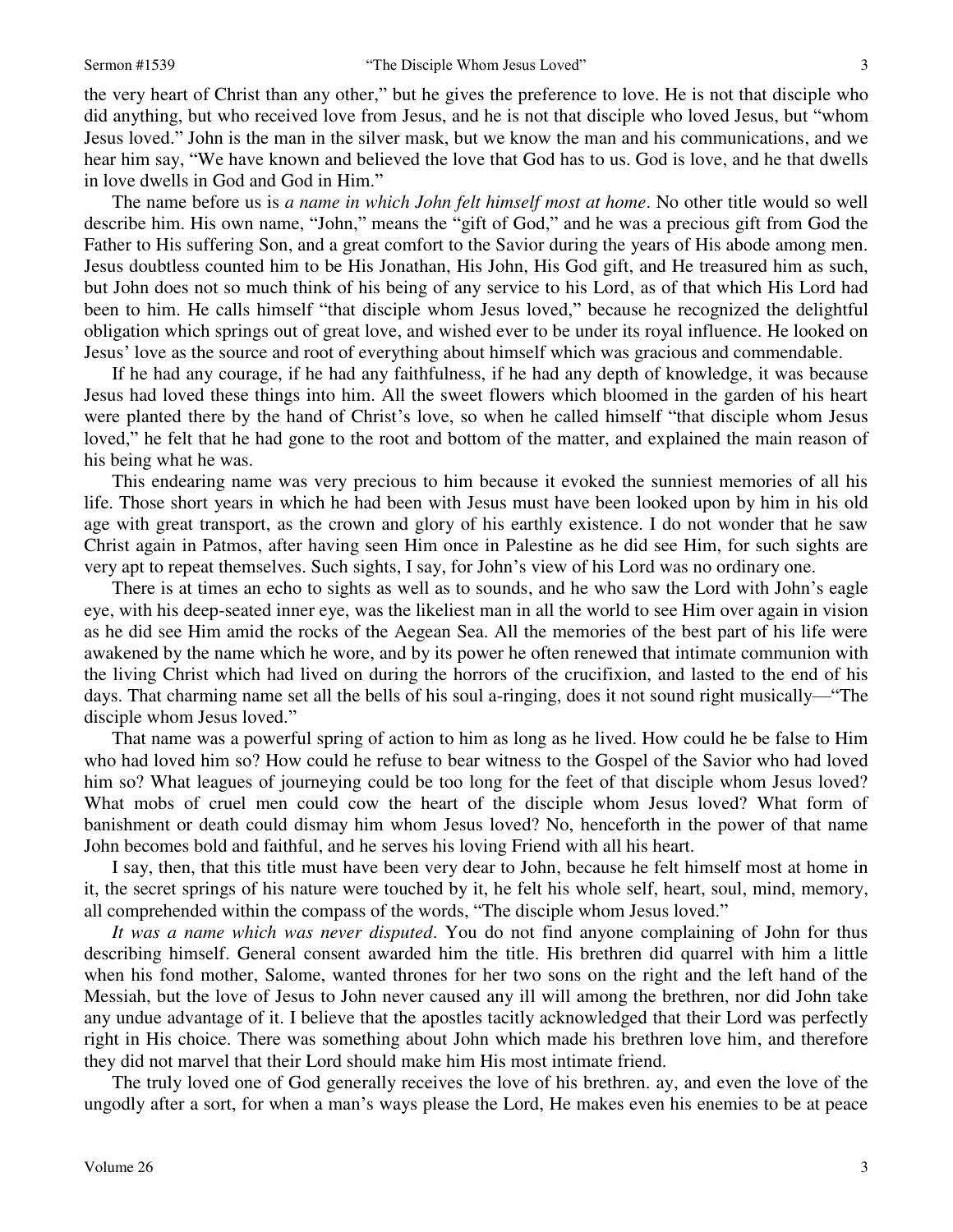with him. While David walked with God all Israel loved him, and even Saul was forced to cry, "You are more righteous than I."

 John was so loving that he gained love everywhere. We may well be eager after this choice blessing, since it alone of all known treasures excites no envy among the brethren, but the rather makes all the godly rejoice. Inasmuch as saints wish to be greatly loved themselves, they are glad when they meet with those who have obtained that blessing. If we would ourselves smell of myrrh and aloes and cassia, we are glad to meet with those whose garments are already fragrant. You never find John lecturing his brethren, or acting as a lord over God's heritage, but in all gentleness and lowliness he justified the affection which our Lord manifested toward him.

 **II.** Thus much, then, with regard to the name. Secondly, LET US LOOK AT THE CHARACTER WHICH LAY BELOW IT.

 I can only give a miniature of John, it is quite impossible in the few moments of a sermon to draw a full-length portrait, and indeed, I am not artist enough to accomplish it if I should attempt the task. In the character of John we see much that is admirable.

 First, let us look at *his personality as an individual*. His was a large and warm heart. Perhaps his main force lies in the intensity of his nature. He is not vehement, but deep and strong. Whatever he did he did right heartily. He was simple-minded, a man in whom there was no guile, there was no division in his nature, he was one and indivisible in all that he felt or did. He did not entertain questions, he was not captious, he was not apt to spy out faults in others, and as to difficulties, mental or otherwise, he seems to have been happily without them.

 Having pondered and come to a conclusion, his whole nature moved in solid phalanx with forceful march, whichever way he went, he went altogether, and right resolutely. Some men go two ways, or they tack about, or they go towards their object in an indirect manner, but John steams straight forward, with the fires blazing and the engine working at full speed. His whole soul was engaged in his Lord's cause, for he was a deep thinker, a silent student, and then a forceful actor. He was not impetuous with the haste of Peter, but yet he was determined and thorough-going, and all on fire with zeal.

 He was exceedingly vivid in his beliefs, and believed to the utmost what he had learned of his Lord. Read his Epistle through, and see how many times he says "we know," "we know," "we know." There are no "ifs" about him, he is a deep and strong believer. His heart gives an unfeigned assent and consent.

 Withal there was an intense warmth about John. He loved his Lord, he loved his brethren, he loved with a large heart, for he had a grand nature. He loved constantly, and he loved in such a way as to be practically courageous for his Master, for he was a bold man, a true son of thunder. He was ready to go to the front if he was bound to do so, but it is in quite a quiet way and not with a rush and a noise, his is not the dash of a cataract, but the still flow of a deep river.

 Putting all together that we know about his personality, we look upon him as a man who was the reverse of your cold, calculating, slow-moving son of diffidence. You know the sort of persons I mean, very good people in their way, but by no means fascinating or much to be imitated. He was quite the reverse of those dried, juiceless brethren who have no human nature in them—men who are somewhere about perfect, for they have not life enough to sin. They do no wrong, for they do nothing at all. I know a few of those delightful people, sharp critics of others and faultless themselves, with this one exception, that they are heartless.

 John was a hearty man, a man of brain, but of soul, too—a soul which went out to the tips of his fingers, a man who was permeated with intense but quiet life, a man to be loved. His life was not that of an ice-plant, but of the red rose. He carried summer in his countenance, energy in his manner, steady force in all his movements. He was like that other John of whom he was once a disciple, "a burning and a shining light." There was warmth as well as light in him. He was intense, sincere, and unselfish by nature, and a fullness of grace came upon him and sanctified these virtues.

 Let us now view him *in his relation to his Lord.* The name he takes to himself is *"the disciple* whom Jesus loved." Jesus loved him as a disciple. What sort of disciples do masters love? You that have ever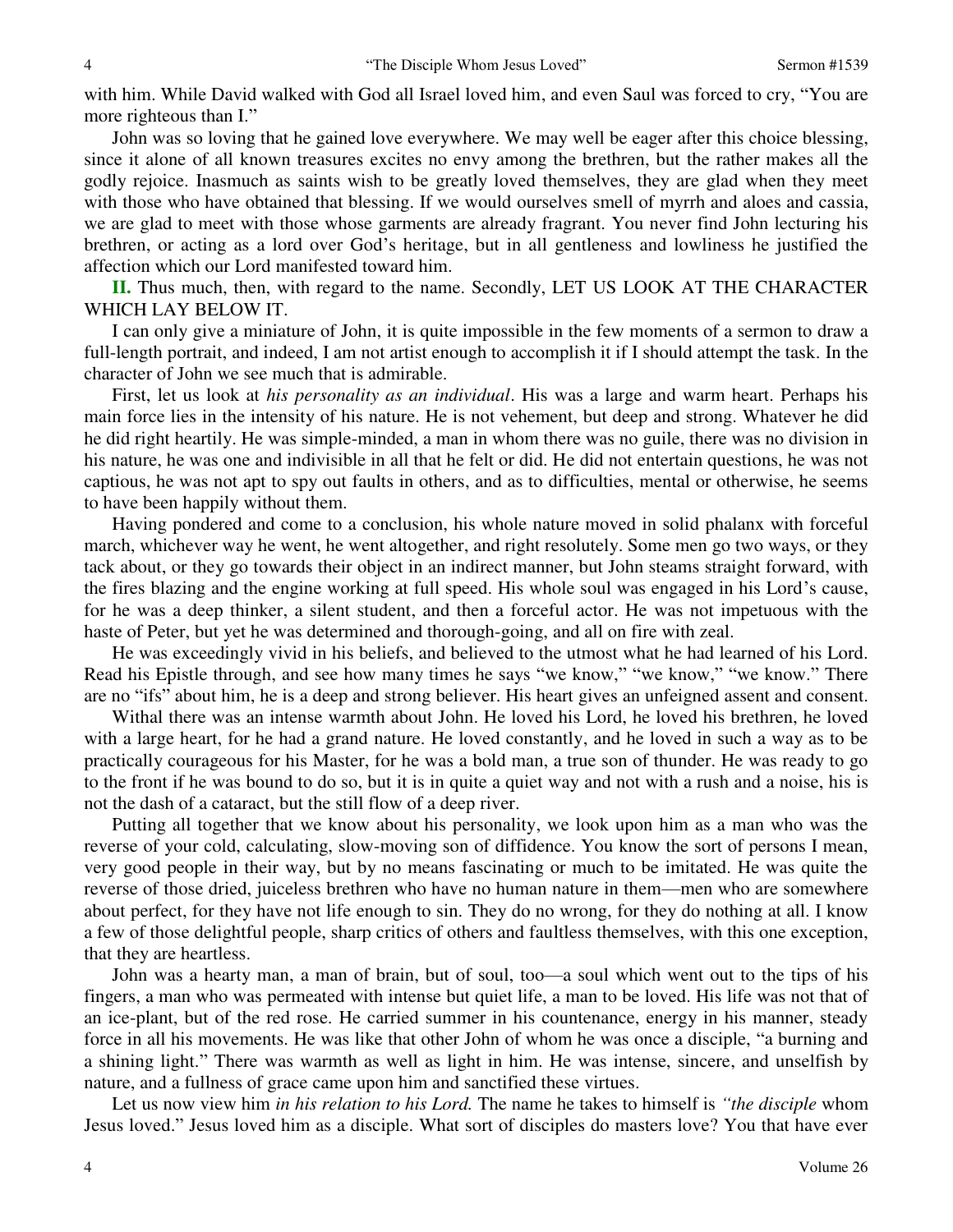been teachers of youth know that if teachers had their choice certain persons would be selected before others. If we teach we love teachable people, such was John. He was a man quick to learn. He was not like Thomas, slow, argumentative, cautious, but having once assured himself that he had a true teacher, he gave himself right up to him, and was willing to receive what he had to reveal.

 He was a disciple of a very keen eye, seeing into the soul of his instructor's teaching. His emblem in the early church was the eagle—the eagle which soars, but also the eagle which sees from afar. John saw the spiritual meaning of types and emblems, he did not stop at the outward symbols, as some of the disciples did, but his penetrating soul read into the depths of truth. You can see this both in his Gospel and in his epistles.

 He is a spiritually-minded man, he stays not in the letter, but he dives beneath the surface. He pierces through the shell, and reaches the inner teaching. His first master was John the Baptist, and he was so good a disciple that he was the first to leave his teacher. You hint that this did not show that he was a good disciple. Indeed it did, for it was the Baptist's aim to send his followers to Jesus. The Baptist said, "Behold the Lamb of God, which takes away the sin of the world," and John was so good a follower of the forerunner that he immediately followed the Lord Himself, to whom the forerunner introduced him. This he did without a violent jerk, his progress was natural and even. Paul came to Jesus with a great start and twist, when he was put upon the lines on the road to Damascus, but John glided gently to the Baptist and then from the Baptist to Jesus. He was not obstinate, neither was he weak, but he was teachable, and so he made steady progress in his learning. Such a disciple is one that a teacher is sure to love, and John was therefore "the *disciple* whom Jesus loved."

 He was full of faith to accept what he was taught. He believed it, and he believed it really and thoroughly. He did not believe as some people do, with the finger-ends of their understanding, but he gripped the truth with both hands, laid it up in his heart, and allowed it to flow from that center, and saturate his whole being. He was a believer in his inmost soul, both when he saw the blood and water at the cross and the folded grave clothes at the sepulcher, he saw and believed.

 His faith wrought in him a strong and enduring love, for faith works by love. He believed in his Master in a sweetly familiar way, "for there is no fear in love; but perfect love casts out fear." Such a trustful, confiding disciple is sure to be loved of his teacher.

 John had great receptiveness. He drank in what he was taught. He was like Gideon's fleece, ready to be saturated with the dew of heaven. His whole nature absorbed the truth as it is in Jesus. He was not a great talker, I should think he was almost a silent disciple. So little did he say that we have only one saying of his recorded in the Gospels. "Why," says one, "I remember two or three." Do you remind me that he asked that he might sit on the right hand of Christ? I have not forgotten that request, but I answer that his mother, Salome, spoke on that occasion. Again, you tell me that at the supper he asked, "Lord, who is it?" Yes, but it was Peter who put that question into his mouth.

 The only utterance that I remember in the Gospel which was altogether John's is that at the sea of Tiberius, when he said to Peter, "It is the Lord." This was a very significant little speech—a recognition of his Lord such as the quick eye of love is sure to make. He who lived nearest to Jesus could best discern Him as He stood upon the shore. "It is the Lord," is the gladsome cry of love, overjoyed at the sight of its Beloved. It might have served John as his motto—"It is the Lord." O that we were able amid darkness and tossing to discern the Savior, and rejoice in His presence. "Blessed are the pure in heart, for they shall see God," and such was the beloved disciple.

 One great trait in John's character as a disciple was his intense love for his Teacher, he not only received the truth, but he received the Master Himself. I take it that the leaning of a man's faults often betrays his heart more than his virtues. It may seem a strange observation to make, but it is true. A true heart may as well be seen in its weakness as in its excellence. What were the weak points about John, as some would say? On one occasion he was intolerant. Certain persons were casting out devils, and he forbade them because they followed not with the disciples. Now, that intolerance, mistaken as it was,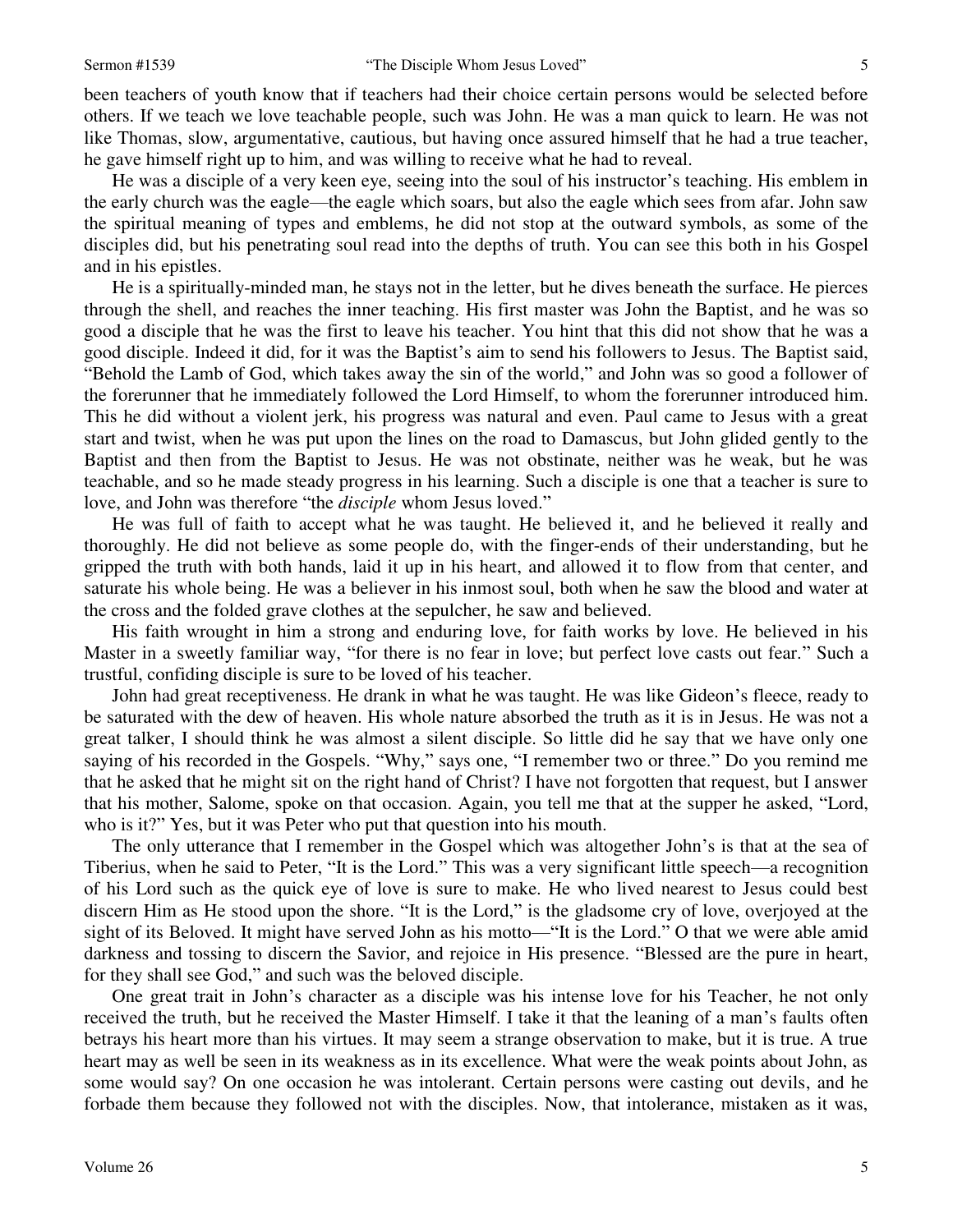grew out of love to his Lord, he was afraid that these interlopers might set up as rivals to his Lord, and he wanted them to come under the rule of his beloved Jesus.

 At another time the Samaritans would not receive them, and he asked his Master if he might call down fire from heaven on them. One does not commend him, but still it was love to Jesus which made him indignant at their ungenerous conduct to their best friend. He felt so indignant that men should not entertain the Savior who had come into the world to bless them that he would even call fire from heaven, it showed his burning love for Jesus.

 Even when his mother asked that he and the brother might sit upon thrones at the right hand and the left hand of Christ, it was a deep and thoughtful faith in Jesus which suggested it. His idea of honor and glory was bound up with Jesus. If he gives way to ambition it is an ambition to reign with the despised Galilean. He does not want a throne unless it be at his Leader's side. Moreover, what faith there was in that request! I am not going to justify it, but I am going to say something to moderate your condemnation.

 Our Lord was going up to Jerusalem to be spat upon, and to be put to death, and yet John so thoroughly threw himself into his Lord's career that he would gladly share in the fortune of his great Caesar, assured that it must end in His enthronement. He is content, he says, to be baptized with His baptism, and to drink of His cup, he only asks to share with Jesus in all things. As a good writer says, it reminds one of the courage of the Roman who when Rome was in the hands of the enemy purchased a house within the walls, John heroically asks for a throne at the side of one who was about to die on the cross, for he feels sure that He will triumph.

 When the cause and kingdom of Christ seemed ready to expire, yet so whole-hearted was John in his faith in God and his love to his beloved Lord that his highest ambition was still to be with Jesus and take shares with Him in all that He would do and be. So, you see, all through he loved his Lord with all his heart, and therefore Jesus Christ loved him, or let me turn it the other way—the Lord loved John, and therefore he loved the Lord Jesus. It is his own explanation of it—"We love Him because He first loved us."

 I must ask you to look at John once more, *as an instructed person*. He was a beloved disciple, and remained a disciple, but he grew to know more and more, and in that capacity I would say of him that doubtless our Lord Jesus loved him because of the tenderness which was produced by grace out of his natural warmth. How tender he was to Peter, after that apostle's grievous fall, for early in the morning John goes with him to the sepulcher. He is the man who restored the backslider. He was so tender that our Lord did not say to John, "Feed my lambs," for He knew he would be sure to do it, and He did not even say to him, "Feed my sheep," as He did to Peter—He knew that John would do so from the instincts of his loving nature.

 He was a man who under the tutorship of Christ grew, moreover, to be very spiritual and very deep. The words he uses in his epistles are mostly monosyllables, but what mighty meanings they contain. If we may compare one inspired writer with another, I should say that no other evangelist is at all comparable to him in depth. The other evangelists give us Christ's miracles, and certain of His sermons, but His profound discourses, and His matchless prayer, are reserved for that disciple whom Jesus loved. Where the deep things of God are concerned there is John, with sublime simplicity of utterance, declaring unto us the things which he has tasted and handled.

 Of all the disciples John was most Christlike. Like will to like. Jesus loved John for what He saw of Himself in him, created by His grace. Thus I think you will see that, without supposing John to have possessed any merit, there were points in his personal character, in his character as a disciple, and in his character as an educated, spiritual man, which justified our Savior in making him the object of His most intimate affection.

**III.** Very briefly, in the third place, LET US REVIEW THE LIFE WHICH GREW OUT OF THIS EXTRAORDINARY LOVE OF CHRIST.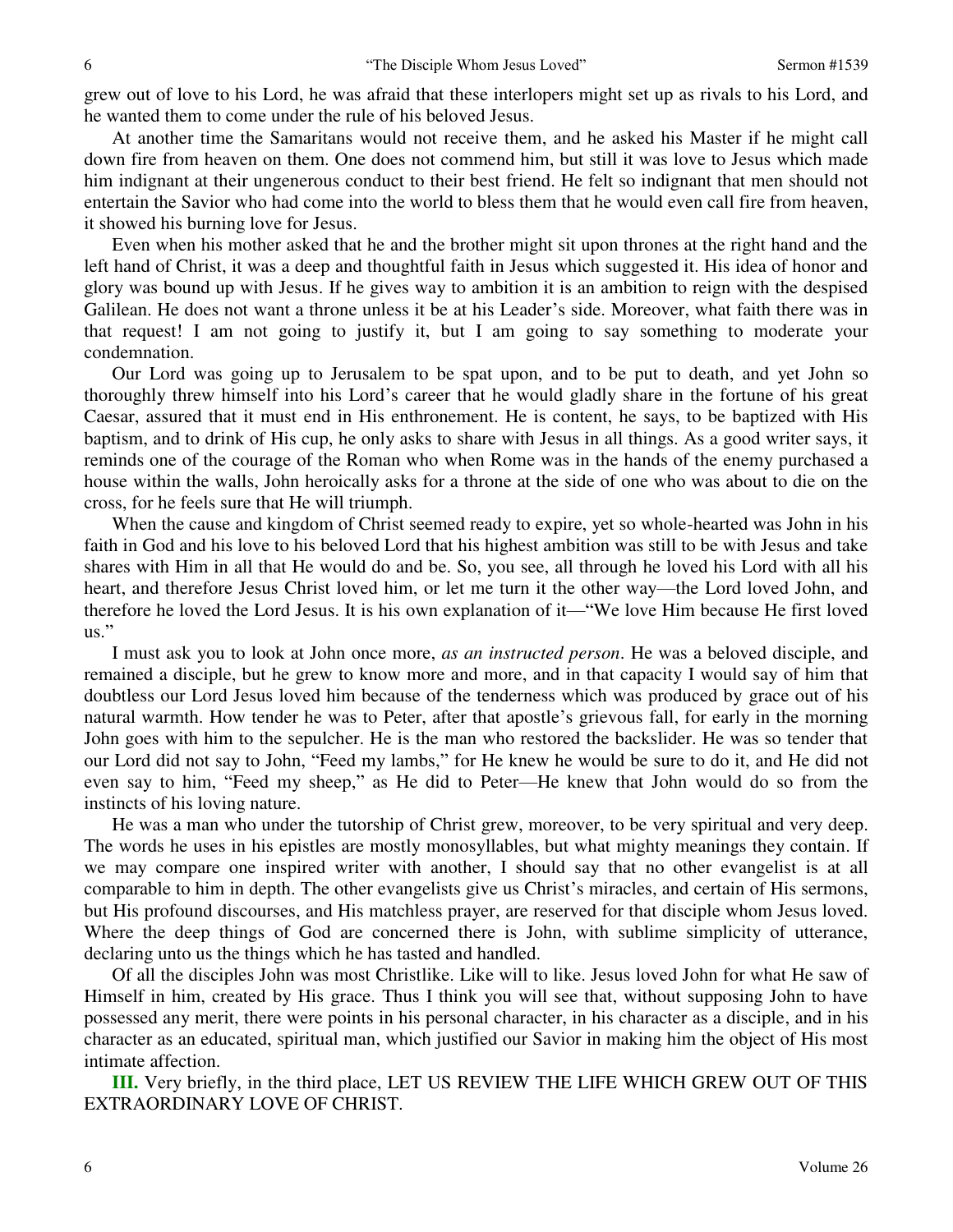What was the life of John? First, it was a life of *intimate communion*. John was wherever Christ was. Other disciples are away, but Peter and James and John are present. When all the disciples sit at the table, even Peter is not nearest to the Lord Jesus, but John leans his head upon His bosom. Their intercourse was very near and dear. Jesus and John were David and Jonathan over again. If you are a man greatly beloved you will live in Jesus, your fellowship will be with Him from day to day.

 John's was a life of *special instruction*. He was taught things which no others knew, for they could not bear them. At the latter end of his life he was favored with visions such as even Paul himself, though not a whit behind the chief of the apostles, had never seen. Because of the greatness of his Lord's love to him He showed him future things, and lifted up the veil so that he might see the kingdom and the glory. They shall see most who love most; they shall be taught most who most completely give up their hearts to the doctrine.

 John henceforth became a man in whose life there was amazing depth. If he did not say much as a rule while his Lord was with him, he was taking it all in for future use. He lived an inner life. He was a son of thunder, and could boldly thunder out the truth, because, as a thundercloud is charged with electricity, so had he gathered up the mysterious force of his Lord's life, love, and truth. When he did break out there was a voice like the voice of God in him, a deep, mysterious, overwhelming power of God was about him.

 What a flash of lightning is the Apocalypse! What awful thunders sleep within the vials and the trumpets! His was a life of divine power because of the great fire which burned within, his was not the flash of crackling thorns beneath a pot, but the glow of coals in a furnace when the whole mass is molten into a white heat. John is the ruby among the twelve, he shines with a warm brilliance reflecting the love which Jesus lavished on him.

 Hence his life was one of *special usefulness*. He was entrusted with choice commissions involving high honor. The Lord gave him to do a work of the most tender and delicate kind, which I am afraid He could not commit to some of us. As the Redeemer hung upon the tree dying, He saw His mother standing in the throng, and He did not commit her to Peter, but to John. Peter would have been glad of the commission, I am sure, and so would Thomas, and so would James, but the Lord said to John, "Behold your mother!" and to His mother, "Woman, behold your son!" And from that hour that disciple took her to his own home.

 So modest, so retiring, I was going to say, so gentlemanly, was John that he was the man to take charge of a broken-hearted mother. Said I wrong that he was a true gentleman? Divide the word, and surely he was the gentlest of men. John has a delicate air and considerate manner, needful to the care of an honored woman. Peter is good, but he is rough, Thomas is kind, but cold, John is tender and affectionate. When you love Jesus much, He will trust His mother to you, I mean His church and the poorest people in it, such as widows and orphans, and poor ministers. He will trust them to you because He loves you much. He will not put everybody into that office. Some of His people are very hard and stony of heart, and fitter to be tax-collectors than distributors of alms. They would make capital officers in an army, but not nurses in a hospital. If you love Jesus much you shall have many delicate offices to perform which shall be to you proofs of your Lord's trust in you, and renewed tokens of His love.

 John's life was, moreover, one of *extraordinary heavenliness*. They call him John the Divine, and he was so. His eagle wings bore him aloft into the heavenly places, and there he beheld the glory of the Lord. Whether in Jerusalem or in Antioch, in Ephesus or in Patmos, his conversation was in heaven. The Lord's-day found him in the spirit, waiting for Him that comes with clouds—so waiting that He who is the Alpha and Omega hastened to reveal Himself to him. It was the love of his Lord which had thus prepared him for visions of the glory.

 Had not that love so enkindled his own love as to hold him faithfully at the cross all through the agony, he might never have been able to gaze upon the throne. He had lovingly followed Him who had been pointed out to him as the "Lamb of God," and therefore he was made fit to see Him as the Lamb in the midst of the throne, adored of angels and redeemed saints, whose harps and viols are engrossed with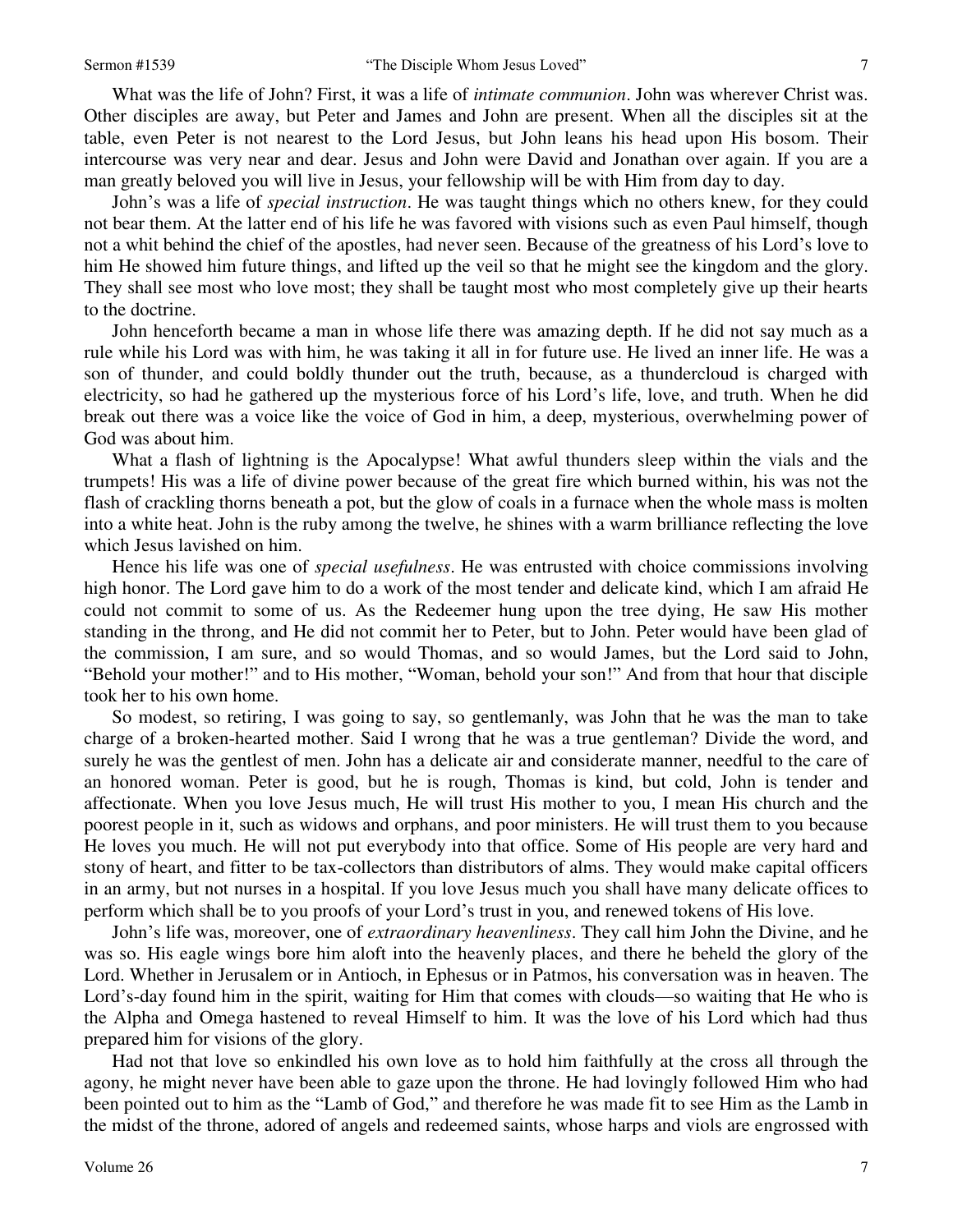His praise. O that we too, could be freed from the grossness of earth, and borne aloft into the purer atmosphere of spiritual and heavenly things.

**IV.** We close by saying, very briefly, LET US LEARN LESSONS FOR OURSELVES from that disciple whom Jesus loved. May the Holy Spirit speak them to our inmost hearts.

 First, I speak to those of you who are still young. If you wish to be "the disciple whom Jesus loved" *begin soon*. I suppose that John was between twenty and twenty-five when he was converted, at any rate, he was quite a young man. All the representations of him which have been handed down to us, though I attach no great value to them, yet unite in the fact of his youth. Youthful piety has the most profitable opportunity of becoming eminent piety. If you begin soon to walk with Christ you will improve your pace and the habit will grow upon you. He who is only made a Christian in the last few years of his life will scarcely reach to the first and highest degree, for lack of time, and from the hampering influence of old habits, but you who begin soon are planted in good soil, with a sunny aspect, and should come to maturity. Soldiers who enlist early under the banner of our David have hope of becoming veterans, and attaining to the first three.

 Next, if we would be like John in being loved by Christ, let us *give our heart's best thoughts to spiritual things.* Brethren and sisters, do not stop in the outward ordinance, but plunge into its inner sense. Never allow your soul, on the Lord's-day for instance, to be thankful and happy merely because you have been to the place of worship. Ask yourself, "Did I worship? Did my soul commune with God?" In the use of the two ordinances of baptism and the supper, content not yourself with the shell, but seek to get at the kernel of their inner meaning. Rest not unless the Spirit of God Himself dwell within you. Recollect that the letter kills, it is the spirit that gives life. The Lord Jesus Christ takes no delight in those who are fond of broad phylacteries, and multiplied sacraments, and holy performances, and superstitious observances. The Father seeks those to worship Him who worship Him in spirit and in truth. Be spiritual, and you are among those who are likely to be men greatly beloved.

 Next to that, *cherish a holy warmth*. Do not repress your emotions and freeze your souls. You know the class of brethren who are gifted with refrigerating power. When you shake hands with them, you would think that you had hold of a fish, a chill goes to your very soul. Listen to them sing. No, you cannot hear them! Sit in the next pew, and you will never hear the gentle hiss or mutter which they call singing. Out in their shops they could be heard a quarter of a mile off, but if they pray in the meeting, you must strain your ears.

 They do all Christian service as if they were working by the day for a bad master and at scanty wages, when they get into the world they work by the piece as if for dear life. Such brethren cannot be affectionate. They never encourage a young man, for they are afraid that their weighty commendation might exalt him above measure. A little encouragement would help the struggling youth mightily, but they have none to offer.

 They calculate and reckon and move prudently, but anything like a brave trust in God they set down as rashness and folly. God grant us plenty of rashness, I say, for what men think imprudence is about the grandest thing under heaven. Enthusiasm is a feeling which these refrigerators do not indulge. Their chant is, "As it was in the beginning, is now, and ever shall be, world without end. Amen," but anything like a dash for Christ and a rush for souls they do not understand.

 Mark this, if you trace such brethren home, you will find that they have little joy themselves and make very little joy for others. They are never quite certain that they are saved, and if they are not sure of it we may readily guess that other people are not. They spend in anxious thought the strength which ought to have gone in hearty love. They were born at the North Pole, and live amid perpetual frost, all the furs of Hudson's Bay could not warm them. About them you see none of the rich tropical flowers which bedeck the heart upon which the Sun of Righteousness shines with perpendicular beams.

 These chilly mortals have never traversed the sunny regions of heavenly love where the spices of holy delight load all the air, and apples of gold are everywhere within the reach of glowing hearts. The Lord bring us there! Jesus Christ loves warm people, He never shines on an iceberg except to melt it.